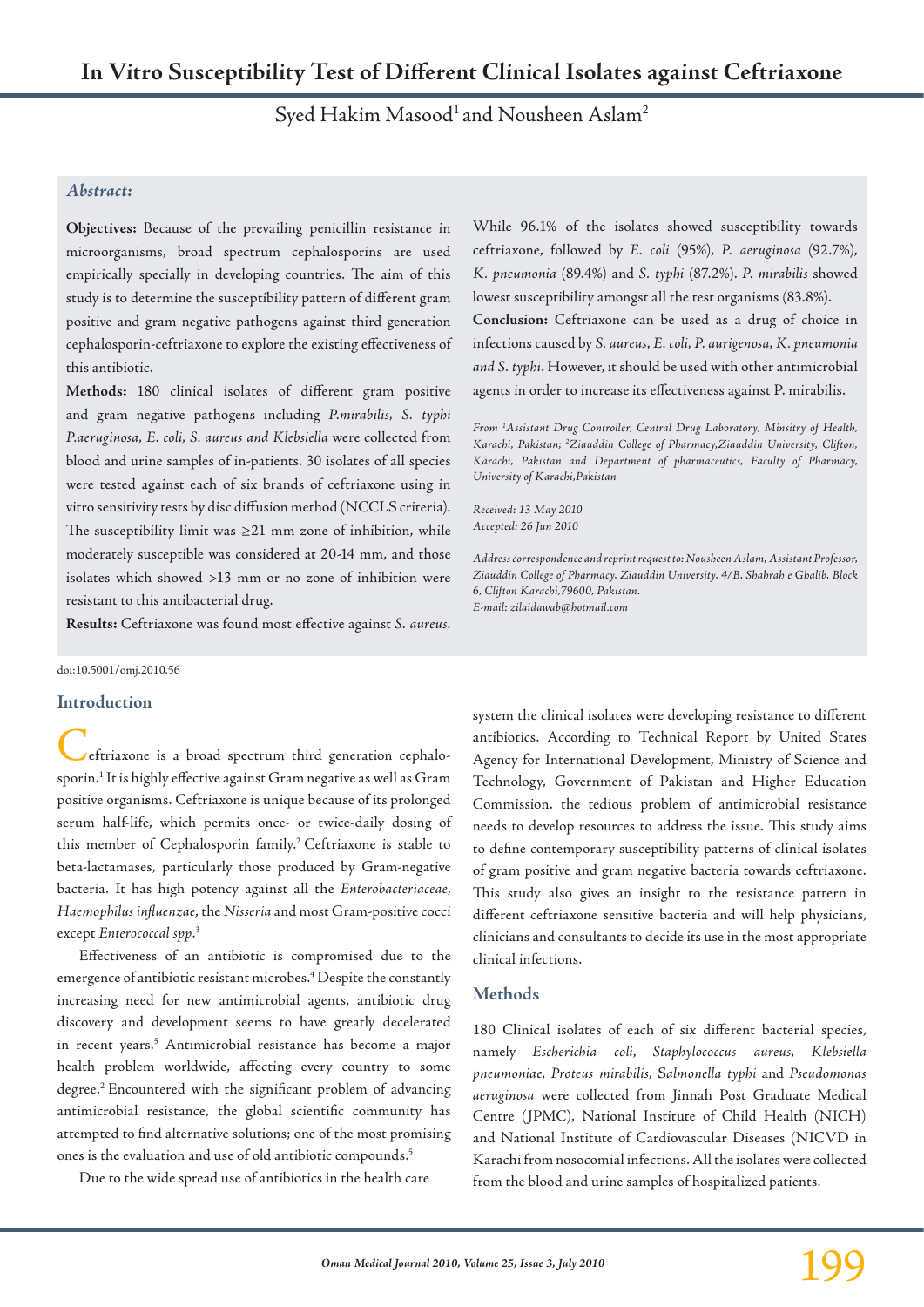Mueller-Hinton Agar was prepared by cooling the medium after autoclaving at the temperature of 121°C for 20 minutes. Susceptibility plates were prepared and stored at 2 - 8°C unless used. The broth culture was incubated at 37°C until it achieved the turbidity of the McFarland 0.5 standard.

Susceptibility plates were inoculated and allowed to dry for approximately 5 minutes, but no longer than 15 minutes, before adding the antibiotic disk. Six different brands of 1g ceftriaxone (injectable) available in the local market of Karachi were used to determine bacterial susceptibility. Antimicrobial susceptibility test was carried out using the disk diffusion technique. 30 µg Ceftriaxone discs were prepared by serial dilution.<sup>6</sup> Ceftriaxone containing discs were applied to inoculated Muller-Hinton agar plates. After placement of ceftriaxone containing discs, the susceptibility plates were placed at 37°C in incubator for 16-18 hours. The procedure was repeated for all six brands of ceftriaxone. The breakpoints for susceptible, intermediate, resistant isolates were set as ≥21 mm (susceptible: S), 20-14 mm (intermediate

resistant: IR) and >13 mm or no zone of inhibition (resistant: R). After the incubation period, zone of inhibition appeared around the antibiotic discs. The diameter of the zone of inhibition including the diameter of the disk was measured, using sliding callipers held on the back of the inverted Petri plate. Sensitivity, intermediate resistance and resistances were determined by the zone of complete growth inhibition around each disk.

## **Results**

The present study was designed to identify the susceptibility profile of different clinical isolates from nosocomial infections. The zones of inhibition around every disc were calculated in millimetre for all six types of bacteria against six different brands of ceftriaxone. The frequency of susceptible (with zone of inhibition  $\geq$  to 21 mm), intermediate resistant (with zone of inhibition 20-14 mm) and resistant (with zone of inhibition  $\leq 13$  mm) are shown in Table 1. Susceptibility of these bacteria towards all of the six different brands of ceftriaxone is given cumulatively in Fig. 1.

**Table 1:** Susceptibility Pattern of Different Bacteria Towards Ceftriaxone

| Ceftriaxone brand code | $Cef-1$         |                          |                          | $Cef-2$ |                          |   | $Cef-3$ |                          |                | $Cef-4$ |                          |   | $Cef-5$ |           |                         | $Cef-6$ |                          |   |
|------------------------|-----------------|--------------------------|--------------------------|---------|--------------------------|---|---------|--------------------------|----------------|---------|--------------------------|---|---------|-----------|-------------------------|---------|--------------------------|---|
| Name of bacteria       | Frequency $(n)$ |                          |                          |         |                          |   |         |                          |                |         |                          |   |         |           |                         |         |                          |   |
|                        | S               | <b>IR</b>                | $\bf{R}$                 | S       | IR                       | R | S       | <b>IR</b>                | R              | S       | <b>IR</b>                | R | S       | <b>IR</b> | R                       | S       | <b>IR</b>                | R |
| Staphylococcus aureus  | 30              | $\overline{\phantom{a}}$ | $\overline{\phantom{a}}$ | 30      | $\overline{\phantom{a}}$ | ٠ | 28      | ٠                        | 2              | 27      | $\overline{\phantom{a}}$ | 3 | 28      | ٠         | $\overline{2}$          | 30      | $\overline{\phantom{a}}$ |   |
| Escherichia coli       | 30              | $\overline{\phantom{a}}$ | $\tilde{\phantom{a}}$    | 30      | $\overline{\phantom{a}}$ | ٠ | 29      | -                        |                | 29      | $\tilde{\phantom{a}}$    |   | 27      | ٠         | 3                       | 26      | $\overline{\phantom{a}}$ |   |
| Pseudomonas aeruginosa | 27              | -                        | 3                        | 30      | $\overline{\phantom{a}}$ | ٠ | 30      | $\overline{\phantom{a}}$ | -              | 26      |                          | 3 | 27      |           | 2                       | 27      | -                        |   |
| Klebsiella pneumonia   | 27              | $\overline{\phantom{a}}$ | 3                        | 25      | $\overline{2}$           | 3 | 26      | $\overline{\phantom{a}}$ | $\overline{4}$ | 26      | $\overline{2}$           | 2 | 27      | ٠         | $\mathbf{3}$            | 27      | $\overline{\phantom{a}}$ |   |
| Salmonella typhi       | 26              | $\overline{\phantom{a}}$ | $\overline{4}$           | 26      | $\overline{\phantom{a}}$ | 4 | 26      | $\overline{\phantom{a}}$ | $\overline{4}$ | 27      | $\overline{\phantom{a}}$ | 3 | 26      | ٠         | $\overline{\mathbf{4}}$ | 26      | $\overline{\phantom{a}}$ |   |
| Proteus mirabilis      | 24              |                          | 5                        |         |                          |   | 24      |                          |                | 23      | $\overline{5}$           |   | 24      |           |                         | 24      |                          |   |

*Cef 1-6*: different brands of ceftriaxone, S= susceptible, IR=intermediate susceptible, R=resistance, n = 1080



- 
- 
- 
- **Escherichia coli (95%)** Staphylococcus aureus (96.1%)
- **Klebsiella pneumonia (89.4%) Proteus mirabilis (83.8%)**
- **Salmonella typhi (87.2%) Pseudomonas aeruginosa (92.7%)**

**Figure 1:** Susceptibility of different bacteria towards Ceftriaxone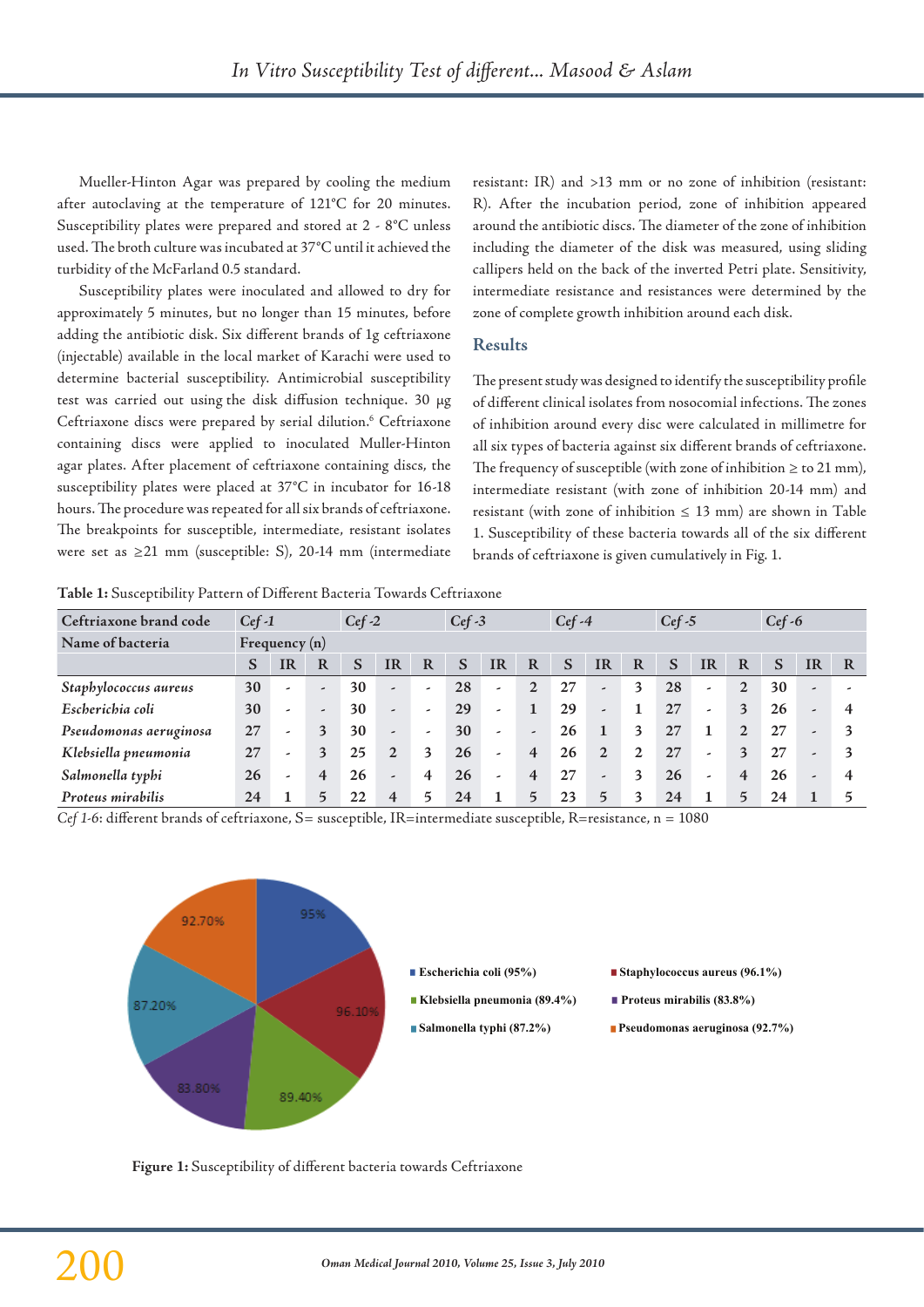## **Discussion**

Microbial drug resistance is an inescapable consequence of the use of antimicrobial agents. The rate at which resistance occurs among microbial populations is often driven by the overuse and abuse of antimicrobial agents in many clinical settings.7 Differences in susceptibility to antibiotics by microorganisms has become a major factor in drug choice and success of treatment. Great concerns have been raised regarding emerging antimicrobial resistance among bacteria that may result in unpredictable antimicrobial susceptibility and failure of therapy.<sup>8,9</sup>

Some trends in the antimicrobial resistance patterns and rates are universal, while others appear to be unique for specific regions. The Ceftriaxone, cephalosporin of the third generation is a potent antibiotic used in the treatment of life threatening infections. Since the rising trends of highly resistant organisms stresses the increasing importance of continuous surveillance system and stewardship of antibiotics.10 This study was conducted to determine the present sensitivity profile of different gram positive and gram negative bacteria (*Escherichia coli, Staphylococcus aureus, Klebsiella pneumonia, Proteus mirabilis, Salmonella typhi and Pseudomonas aeruginosa)* in Karachi.

The use of ceftriaxone has increased for most infection causing organisms of gram positive and gram negative types as well as for aerobic and anaerobic organism.11-21 This in vitro study of ceftriaxone shows that it is still effective against all these bacteria. All six different organisms showed susceptibility towards ceftriaxone. However, *Staphylococcus aureus* showed highest susceptibility against ceftriaxone. The result also favours another study conducted in Karachi in 2001, which found that ceftriaxone inhibited nearly 92% strains of *Staphylococcus aureus*  and it is the most active  $\beta$ -lactam agent against this bacterium.<sup>22</sup> *Escherichia coli* is a gram negative bacterium commonly harmless, but some can cause serious food poisoning in humans, and is occasionally responsible for costly product recalls and simulating blood and urinary infections. 23,24 As gram-negative organisms, *E. coli* are resistant to many antibiotics that are effective against *Staphylococus aureus* (a gram positive bacteria), and gram negatives such as *Klebsiella, Salmonella typhi and Pseudomonas aeruginos.* 24

In this study, ceftriaxone proved to be highly active against *Escherichia coli* and it can be safely used in infections caused by *Escherichia coli.*

Over the past decade, the pathogenesis of infectious keratitis involving the opportunistic pathogen *Pseudomonas aeruginosa* has been investigated. <sup>25</sup> There has been rising trends of resistance noted in 2002 in *Pseudomonas aeruginosa* against third generation cephalosporin. <sup>26</sup> In the current study, 92.7% of the organisms

showed susceptibility towards third generation cephalosporinceftriaxone which highlights the significance of this antibacterial agent in infections caused by *Pseudomonas aeruginosa.*

A prospective study heralds that *E. coli* and *Klebsiella* are the most common organisms causing UTI in the metropolitan city of Karachi. <sup>27</sup> In this study, *Klebsiella* showed lesser sensitivity towards ceftriaxone compared to *Escherichia coli,* but still 89.4% of the isolates were susceptible. Only 10.6% of the *Klebseilla* isolates showed resistance as the antibiotic did not develop any zone of inhibition. *Klebsiella* was found to be more sensitive against meropenem and imipenem, amikacin, gentamicin and tobramycin, Cefipime and Aztreonam. <sup>28</sup> But the current findings prove that ceftriaxone is still effective against klebseilla as 87.7% showed susceptibility. In a study conducted in 1992 in Karachi the *Salmonella typhi* responsible for typhoid fever were found sensitive to ceftriaxone. <sup>22</sup> However, in the current study, *Salmonella typhi* showed 87.2% susceptibility (12.8% resistance) towards ceftriaxone, which means that ceftriaxone can still be used effectively against *S. typhi.* While *Proteus mirabilis,* a gramnegative, facultative anaerobic bacterium causing 90% of all 'Proteus' infections in humans. The study conducted in 2006, in Karachi, 70.4% of *Proteus mirabilis* were sensitive to ceftriaxone, 29 and this current study demonstrates that 78.3% of the *Proteus mirabilis* used in the invitro sensitivity test were susceptible to the ceftriaxone.

The present study proves that all six different brands of ceftriaxone are effective therapy for the treatment of infections caused by *Staphylococcus aureus, E. Coli, Ps. aeruginosa, K. pneumonia*, *Salmonella typhi* and *Proteus mirabilis*. This report shall be helpful for physicians, prescribers and consultants to prescribe alternative antibiotic with cost effectiveness. There is need for appropriate national guidelines for the use of this antibacterial agent to avoid the development of resistance by sensitive organisms.

#### **Conclusion**

In reality, the extensive use of β-lactam antibiotics in hospitals and communities has created major evolutionary pressures in bacteria to evolve towards resistance. The β-lactamase antibiotics are the largest and currently most widely used antibacterial agents. Therefore, their resistance means a level of antimicrobial activity associated with a high likelihood of therapeutic failure.

The antibiotic policy guidelines preparation is the need of the hour to avoid any bitter experience of misuse of this class of drug therapy. The team efforts of the members comprising consultants, prescribing physicians, and members of health services team should participate in producing an effective plan